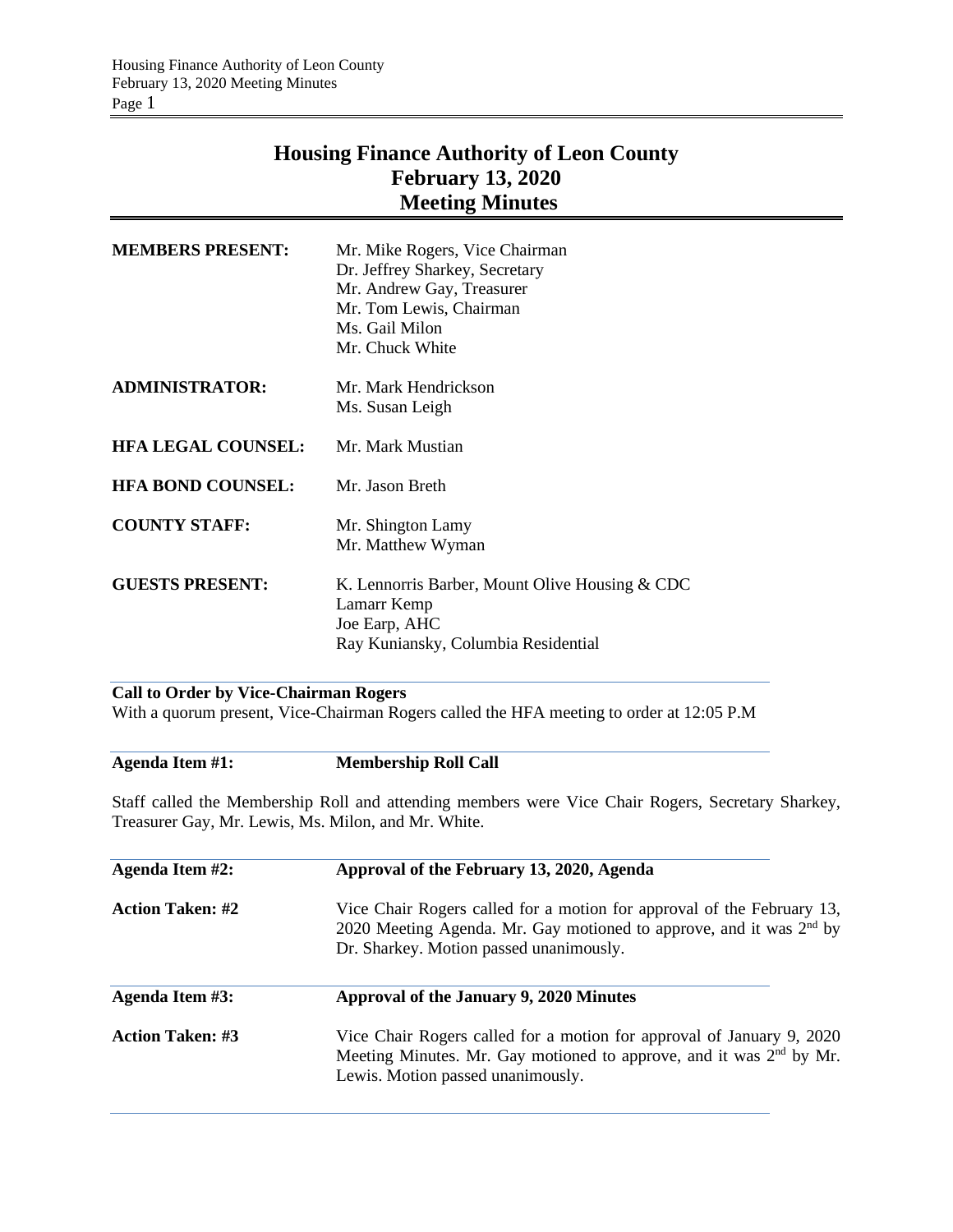## **Agenda Item #4 TEFRA Hearing for Magnolia Family**

Item was handled prior to Board meeting

| <b>Action Taken: #4</b>      | No action taken       |
|------------------------------|-----------------------|
| <b>Agenda Item #5</b>        | <b>Public Comment</b> |
| There was no public comment. |                       |
| <b>Action Taken: #5</b>      | No action taken       |
|                              |                       |

**Agenda Item #9A Revolving Construction Loan Fund**

Vice Chair Rogers proposed to take up this item up outside of the scheduled order, so that all Board members would have an opportunity to discuss. Without objection, the item was discussed.

Mr. White explained the concept and how it differed from the item discussed at the last HFA meeting. He stated that the HFA would contribute \$100,000 to a \$1 million revolving construction loan fund, to be administered by the Tallahassee Lenders' Consortium, which would make construction loans on single family homes built on a "spec" basis and costing approximately \$100,000. Mr. White stated that the fund would be open to any builder, and not limited to non-profits, and a goal would be to get larger builders to construct homes in this price range.

A lengthy discussion followed. Mr. Gay stated that a funding of this level was not prudent given the HFA's current fund balance. Other discussion followed on the merits of the proposal, the goals of the proposal, and if the fund actually would address the underlying issue of why homes are not built in this price range.

Mr. Lamy asked a representative of the HFA to discuss the issue with the Housing Leadership Council. He also stated that a "housing summit" has been scheduled for April 30.

**Action Taken: #9A** Staff was directed to research broader issues of affordability.

**Agenda Items #6A-6C Financial Reports, Budget & Expenditure Approvals**  Mr. Gay presented the Financial Reports, including the January 31 balance sheet, year-to-date expenditures and income, the backup materials, and the proposed expenditure and debit card approvals.

**Action Taken:** 

6A, 6B & 6C Mr. Lewis motioned to accept the January 31, 2020 Financial Statement and Income and Expense Report, and to approve the proposed Expenditure and Debit Card Approval list, and it was 2<sup>nd</sup> by Dr. Sharkey. Motion passed unanimously.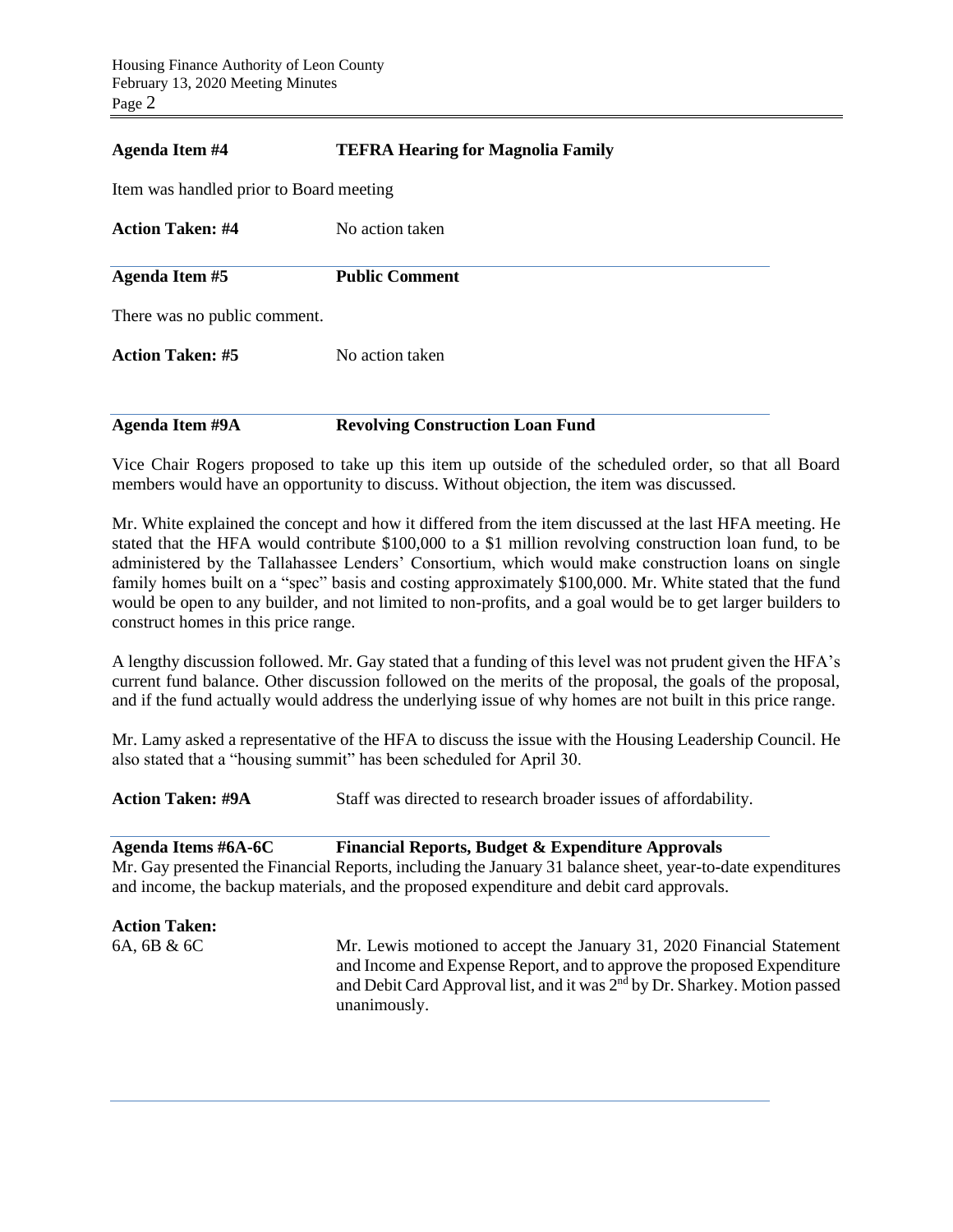#### **Agenda Items #7A County Update**

Mr. Wyman updated the Board on County activities, including the Home Expo on April 25 and the need to amend the Interlocal Agreement between the County and the HFA due to outdated references. He also discussed the need for the CDBG Advisory Committee to have an HFA member.

| <b>Action Taken: #7A</b> | Vice Chair Rogers appointed Mr. Lewis as the HFA's representative on |
|--------------------------|----------------------------------------------------------------------|
|                          | the CDBG Advisory Committee.                                         |
|                          |                                                                      |

| <b>Agenda Items #8A</b> | <b>Magnolia Family</b> |
|-------------------------|------------------------|
|                         |                        |

Mr. Hendrickson explained that Magnolia Family/Orange Avenue was anticipated to be awarded SAIL funding later this year, and was moving forward on the bond transaction with the HFA. He noted that the TEFRA hearing had been held at Noon, and that BOCC approval of the TEFRA was required so that the HFA could apply for bond allocation.

| Mr. Gay motioned to request the BOCC to give TEFRA approval to the      |
|-------------------------------------------------------------------------|
| Magnolia Family bond transaction, and it was $2nd$ by Ms. Milon. Motion |
| passed unanimously.                                                     |
|                                                                         |

**Agenda Item #8B: Magnolia Terrace**

Mr. Hendrickson explained that the Magnolia Terrace bond transaction was ready for final HFA approval. Mr. Breth explained the Resolution drafted by bond counsel granting various approvals necessary for the bonds to be sold and closed.

**Action Taken: #8B** Mr. Gay motioned to approve the Resolution giving final approvals for the Magnolia Terrace bond transaction (Resolution attached to minutes), and it was 2<sup>nd</sup> by Ms. Milon. Motion passed unanimously.

| Agenda Item #8C: | <b>Emergency Repair Program</b> |
|------------------|---------------------------------|
|                  |                                 |

Mr. Hendrickson updated the Board on the status of the program.

**Action Taken #8C: No action taken.**

### **Agenda Item #8D: Emergency Repair Program**

Mr. Hendrickson noted that this item had been covered in Mr. Wyman's report.

**Action Taken #7C:** No action taken.

**Agenda Item #8D: Real Estate**

Mr. Hendrickson stated that a property on Great Lakes Street had been sold since the last meeting.

**Action Taken #8D:** No action taken.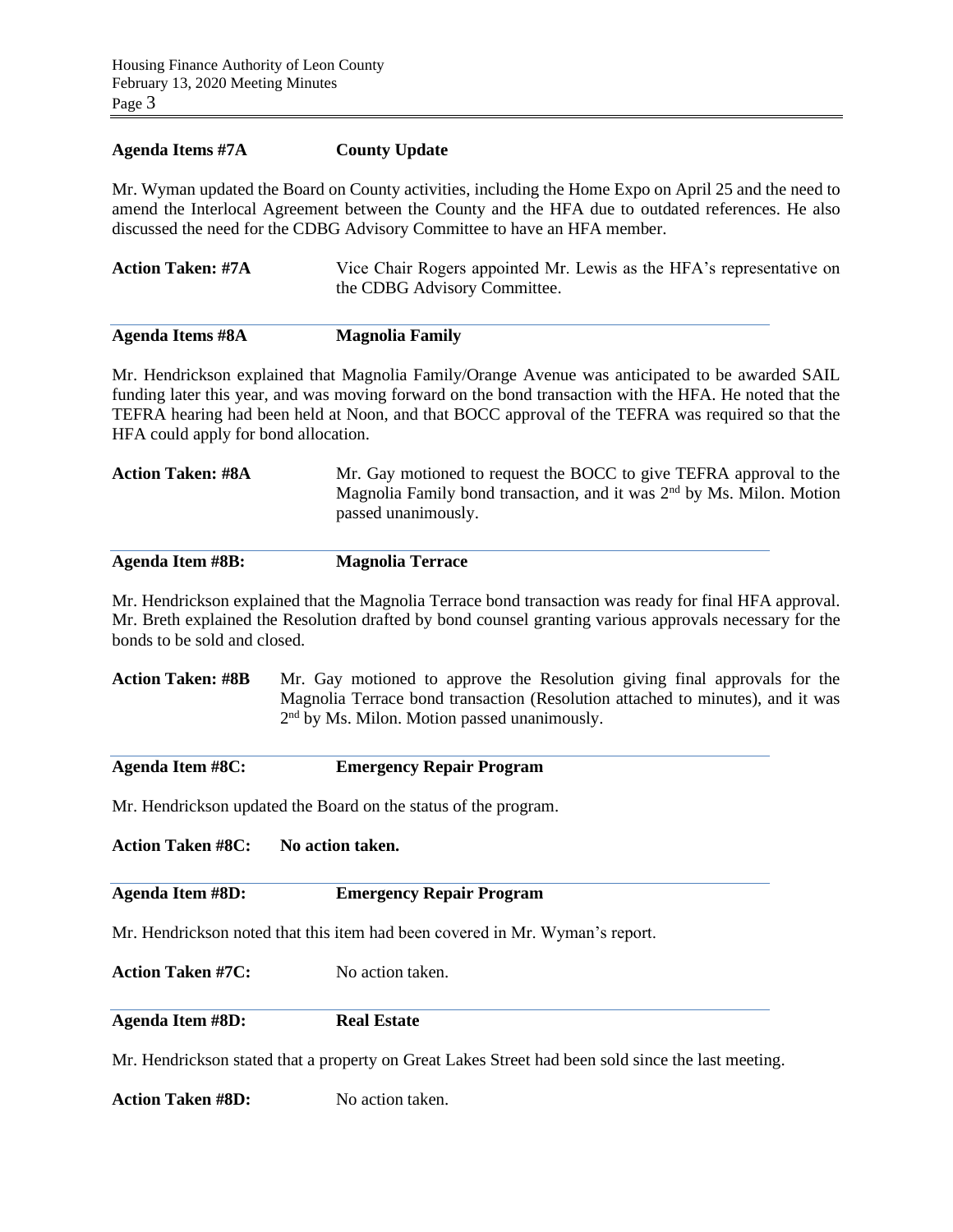| <b>Agenda Item #8E:</b>                                                                             | <b>Legal Update</b>                                                                                      |  |  |
|-----------------------------------------------------------------------------------------------------|----------------------------------------------------------------------------------------------------------|--|--|
| Mr. Mustian had no legal update.                                                                    |                                                                                                          |  |  |
| <b>Action Taken #8E:</b>                                                                            | No action taken.                                                                                         |  |  |
| <b>Agenda Item #8F:</b>                                                                             | <b>Occupancy Report</b>                                                                                  |  |  |
|                                                                                                     | Mr. Hendrickson presented the quarterly occupancy report for Lakes at San Marcos and Magnolia Terrace.   |  |  |
| <b>Action Taken: #8F</b><br>Board directed Mr. Hendrickson to include Kenwood Place in the reports. |                                                                                                          |  |  |
| <b>Agenda Item #8G:</b>                                                                             | <b>To-Do List</b>                                                                                        |  |  |
|                                                                                                     | Mr. Hendrickson reported that the to-do list was in the Board Packet.                                    |  |  |
| <b>Action Taken #8G:</b>                                                                            | No action taken                                                                                          |  |  |
| <b>Agenda Item #8H:</b>                                                                             | <b>State Legislative Update</b>                                                                          |  |  |
| 2020 Legislative Session.                                                                           | Mr. Hendrickson updated the Board on the status of housing appropriations and bills at this point in the |  |  |

**Action Taken # 8H**: No action taken.

**Agenda Item # 10: Adjournment**

Without objection, Vice Chair Rogers adjourned the meeting at 1:15 PM.

Marnie George, Chair

\_\_\_\_\_\_\_\_\_\_\_\_\_\_\_\_\_\_\_\_\_\_\_\_\_\_\_\_\_\_\_ Jeffrey Sharkey, Secretary Date:

\_\_\_\_\_\_\_\_\_\_\_\_\_\_\_\_\_\_\_\_\_\_\_\_\_\_\_\_\_\_\_